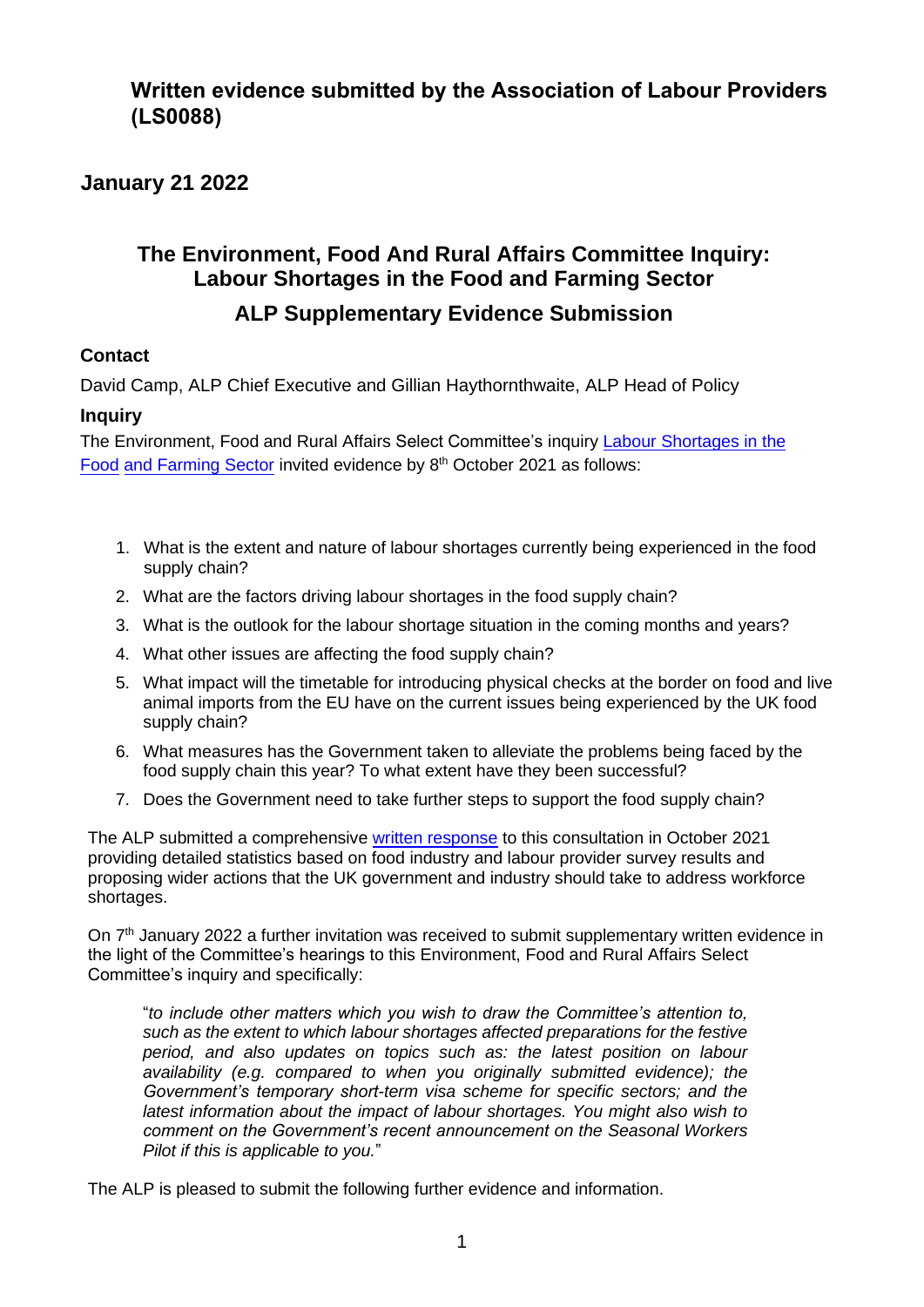### **Supplementary Evidence Submission**

#### **1. The Skilled Worker visa**

- 1.1. The [number of job vacancies](https://www.ons.gov.uk/employmentandlabourmarket/peopleinwork/employmentandemployeetypes/bulletins/jobsandvacanciesintheuk/january2022) in the UK in October to December 2021 rose to a new record of 1,247,000. This is an increase of 127,800 (11.4%) on the previous quarter and up 462,000 on the pre-coronavirus pandemic level in January to March 2020.
- 1.2. Home Office UK [immigration to work statistics](https://www.gov.uk/government/statistics/immigration-statistics-year-ending-september-2021/why-do-people-come-to-the-uk-to-work) show that there were 205,528 work-related visas granted in the year ending September 2021 (including dependants). This was a 55% increase on the year ending September 2020, and 9% higher than in the year ending September 2019. New Skilled worker routes introduced in late 2020 (Skilled work, Skilled worker Health and Care, and Intra-company transfer) accounted for 101,712 or 49% of the total work-related visas granted, and made up 81% of all Skilled work grants.
- 1.3. Around 35,000 UK companies are Skilled Worker [sponsors](https://www.gov.uk/government/publications/register-of-licensed-sponsors-workers) and so may recruit overseas workers into a variety of defined [Skilled Worker visa roles.](https://www.gov.uk/government/publications/skilled-worker-visa-eligible-occupations/skilled-worker-visa-eligible-occupations-and-codes)
- 1.4. The roles in the food supply chain that may be recruited via the Skilled Worker visa route are as follows:

| <b>5111 Farmers</b><br>· Agricultural contractor<br>· Agricultural technician<br>· Crofter<br>• Farmer<br>· Herd manager                  | <b>5112 Horticultural trades</b><br>• Grower<br>Horticulturalist (market<br>gardening)<br><b>Market Gardener</b><br>· Nursery Assistant (agriculture)<br>· Nurseryman | 5431 Butchers<br><b>Butcher</b><br><b>Butcher's assistant</b><br><b>Butchery manager</b><br>Master butcher<br>Slaughterer                                                                      |
|-------------------------------------------------------------------------------------------------------------------------------------------|-----------------------------------------------------------------------------------------------------------------------------------------------------------------------|------------------------------------------------------------------------------------------------------------------------------------------------------------------------------------------------|
| <b>5432 Bakers and flour</b><br>confectioners<br>· Baker<br>· Baker's assistant<br>· Bakery manager<br>· Cake decorator<br>· Confectioner | 5433 Fishmongers and poultry<br>dressers<br>Butcher (fish, poultry)<br>· Filleter (fish)<br>Fish processor<br>Fishmonger<br>Poultry processor                         | 9119 Fishing and other<br>elementary agriculture<br>occupations not elsewhere<br>classified<br>· Vent chick sexer<br>· Deckhand on large fishing<br>vessel<br>Both require 3 or more years exp |

1.5. There are additional costs to recruiting through this route, which the following indicative example of recruiting 50 workers over three years demonstrates:

| Cost                                                                                                                                          | <b>Unit Cost</b> | <b>Total Cost</b> |
|-----------------------------------------------------------------------------------------------------------------------------------------------|------------------|-------------------|
| Sponsor application – large company                                                                                                           | £1,000           | £1,000            |
| Skilled worker visa                                                                                                                           | £610             | £30,500           |
| Certificate of Sponsorship                                                                                                                    | £199             | £9,950            |
| Recruitment - advertising, short-listing, interviewing,<br>translation and interpretation                                                     | £2,000           | £100,000          |
| Travel from home country to place of work                                                                                                     | <b>Est £800</b>  | £40,000           |
| Immigration Skills Charge                                                                                                                     | £1,000/year      | £150,000          |
| Immigration Health Surcharge                                                                                                                  | £624/year        | £93,600           |
| Total - equivalent to £2,834 per worker per annum, or £1.54 per hour, on top<br>of cost of recruitment, employment, training, management etc. | £425,050         |                   |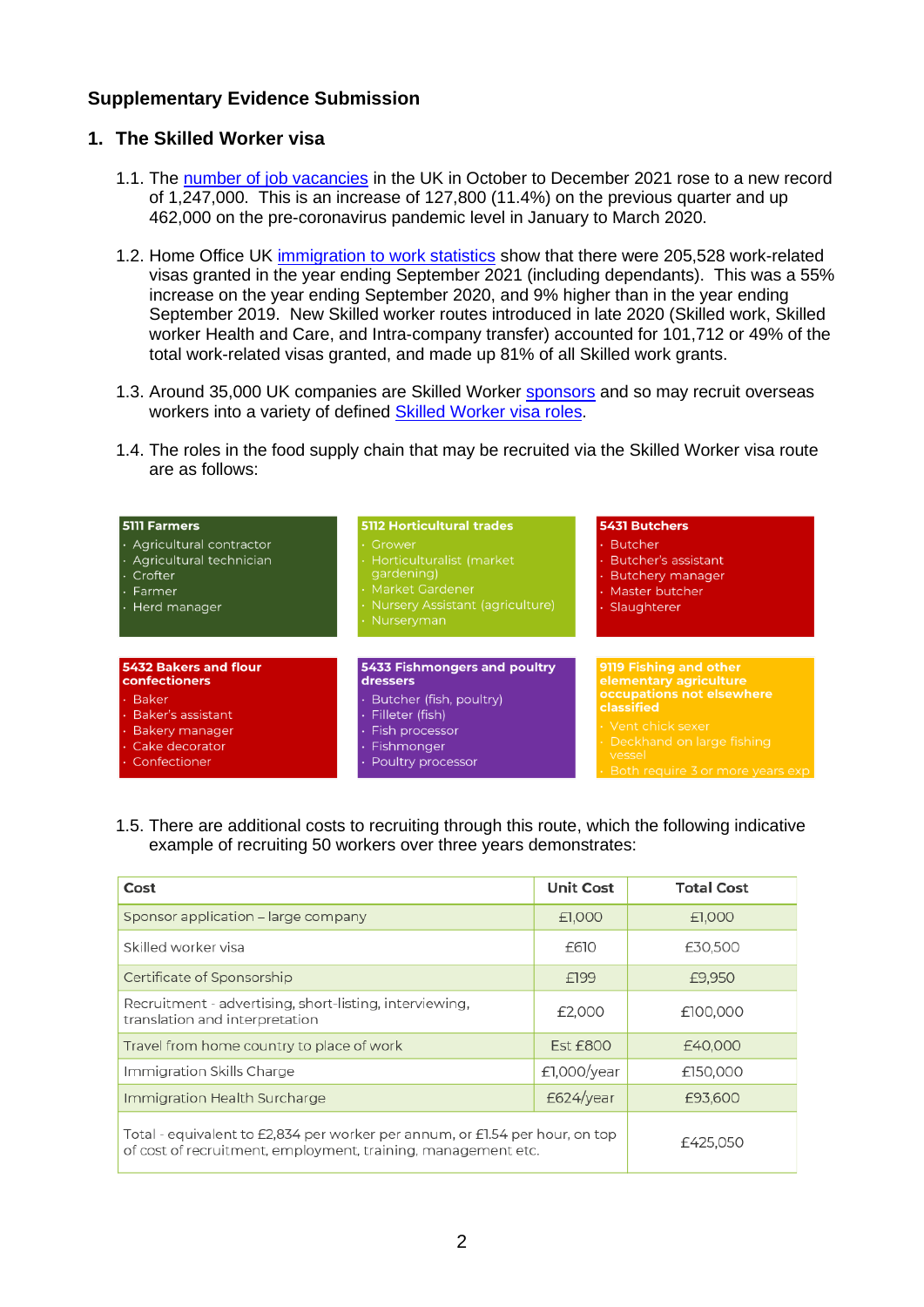- 1.6. Food companies can apply for a [Skilled Worker Sponsor Licence](https://www.gov.uk/government/publications/workers-and-temporary-workers-sponsor-a-skilled-worker) to recruit the workers they need – this incl[udes sla](https://www.gov.uk/apply-sponsor-licence)ughterers, butchers and butcher's assistants, poultry butchers (sic) and processors, fish butchers (sic), processors and filleters and bakers and baker's assistants.
- 1.7. These workers may be recruited from countries around the world. Home Office UK [immigration to work statistics](https://www.gov.uk/government/statistics/immigration-statistics-year-ending-september-2021/why-do-people-come-to-the-uk-to-work) show that the top five countries for recruiting Skilled Workers from are India, Philippines, Nigeria, United States and Pakistan.
- 1.8. Any business throughout the global labour supply chain that supplies operational workers into UK agriculture, shellfish gathering or food & drink processing and packaging must obtain and maintain a **GLAA licence**. Any business that directly uses a non-GLAA licensed labour supplier is committing a criminal offence under UK law and, if a labour provider, is in breach of the GLAA Licensing Standards.
- 1.9. Overseas GLAA licensed labour sourcing businesses currently operate in Bulgaria, Croatia, France, Hungary, India, Ireland, Latvia, Lithuania, Moldova, Philippines, Poland, Portugal, Romania, Russia, Serbia, Slovakia, Spain, Ukraine.
- 1.10.The employer must hold the Sponsor Licence, employ the worker, agree and pay the salary and decide all the duties/functions/outcomes/outputs of the job. A labour provider is currently not able to hold a Skilled Worker Sponsor Licence to recruit and supply a labour only service.

This particularly fails to support smaller food and farming businesses who do not hold the resource or technical ability to recruit globally for specialist roles e.g. Herd Managers. The EFRA Committee should recommend that the Home Office adapt the Scheme rules to enable GLAA licensed labour providers to recruit and supply Skilled Workers to their clients.

- 1.11.Some UK based GLAA licensed labour providers are now providing a 'Recruitment Service' where they are contracted to source and recruit the workers, working with and applying due diligence to the GLAA licensed global recruiters. They may arrange and manage travel, transport, accommodation, training, deployment, hours reconciliation and other services the client would like to sub-contract.
- 1.12.The ALP has promoted this route since late 2020 when it was first introduced, including the following webinar which is free to access:



[ALP webinar: Recruiting](https://vimeo.com/642715083/22b04e77ac)  [Food Industry Workers](https://vimeo.com/642715083/22b04e77ac)  [using the PBS Skilled](https://vimeo.com/642715083/22b04e77ac)  [Worker Route](https://vimeo.com/642715083/22b04e77ac)

- 1.13.In ALP's experience, some large meat, poultry and other food processing businesses are only now adapting to this new recruitment route and consequently have not yet been able to take advantage of the opportunities that this route provides to resolve their labour shortages in the roles that may be recruited via the Skilled Worker visa route.
- 1.14.The Home Office has committed to commissioning the Migration Advisory Committee (MAC) to review the Shortage Occupation List (SOL) in 2022. Previous reviews of the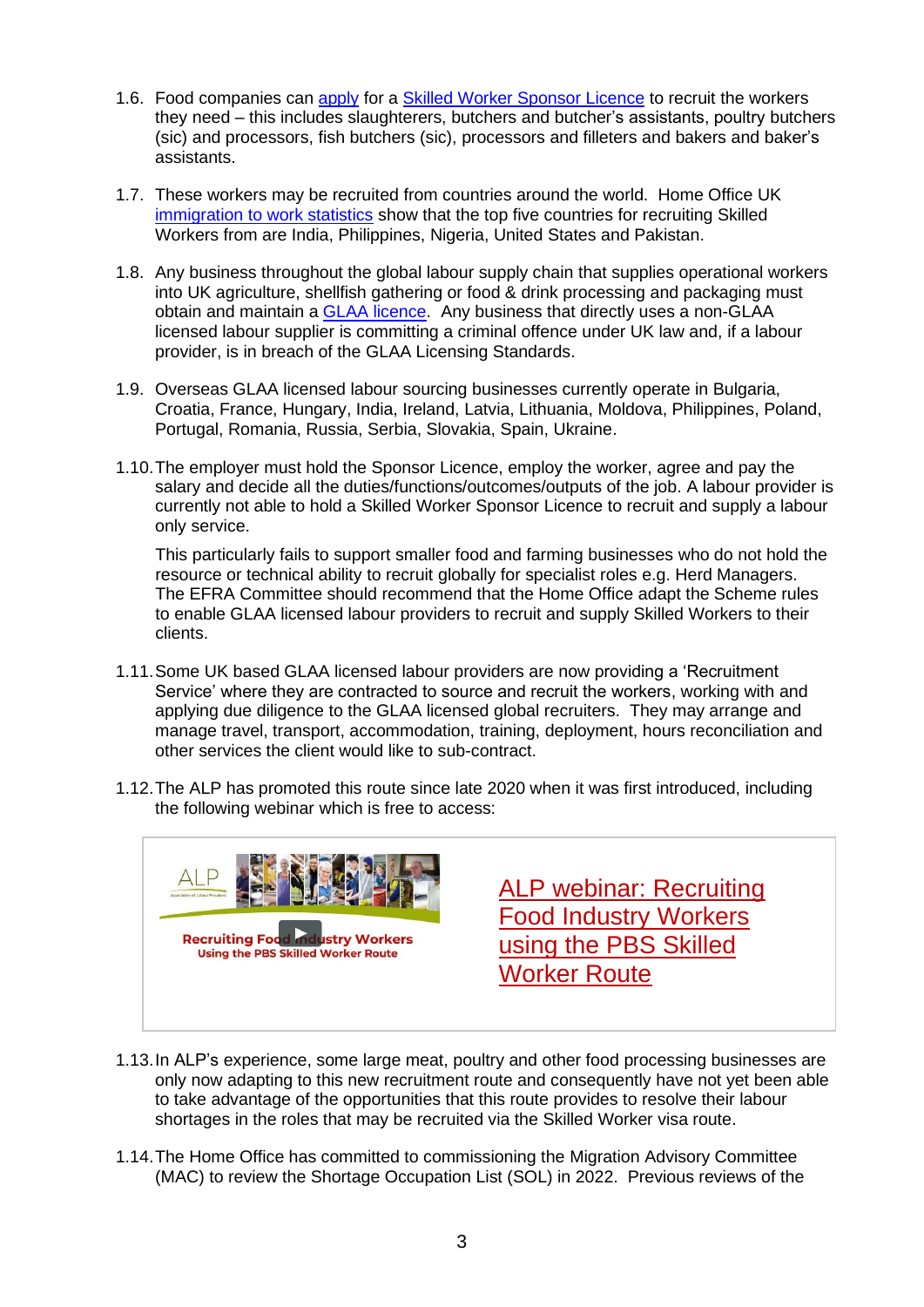shortage occupation list have led to occupations having their skills level reclassified and being made eligible for the skilled worker route.

The Environment, Food and Rural Affairs Select Committee should seek evidence as to what roles in the food supply chain should be reclassified as skilled. It should also request from the MAC a user guide as to what types of evidence should be submitted to the MAC and in what format to make the case that an occupation should be eligible for the skilled workers route.

#### **2. The Temporary Work - Seasonal Worker visa**

- 2.1. On December 24<sup>th</sup> 2021 the Home Office and Defra press release announced "*Seasonal [Worker visa route extended until end of 2024, to allow foreign workers to come to the UK](https://www.gov.uk/government/news/industry-given-certainty-around-seasonal-workers-but-told-to-focus-on-domestic-workforce)  [for up to six months to pick both edible and ornamental crops.](https://www.gov.uk/government/news/industry-given-certainty-around-seasonal-workers-but-told-to-focus-on-domestic-workforce)"*
- 2.2. The press release confirmed that, "*There will be 30,000 visas available next year, but this will be kept under review with the potential to increase by 10,000 if necessary. The number of visas will begin to taper down from 2023*".

There is no transparency as to how the number of visas issued has been arrived at. Industry bodies had [called for](https://www.fwi.co.uk/news/eu-referendum/nfu-scotland-blasts-plans-to-taper-seasonal-visa-scheme) 55,000 visas and that Government plans to taper the seasonal workers scheme show a "*complete disconnect*" with the farming industry.

In 2017, the EFRA Committee inquiry [Feeding the nation: labour constraints](https://publications.parliament.uk/pa/cm201617/cmselect/cmenvfru/1009/100905.htm) concluded: "*It is apparent that the statistics used by the Government are unable to provide a proper indication of agriculture's labour needs. These statistics and their utility for measuring supply of, and demand for, seasonal labour must be reviewed by the end of 2017 to give the sector confidence in the adequacy of the official data on which employment and immigration policies will be based for the period after the UK leaves the EU.*" ALP has always concurred with this, yet five years later and despite repeated industry requests there is still no commonly developed and agreed analysis of UK agriculture's or the wider food supply chain's labour needs.

The EFRA Committee should recommend that the Home Office instruct the MAC to conduct a transparent evidence led process in the proceeding months to determine how many horticultural Seasonal Worker visas workers are required in 2023 and for this exercise to be repeated annually.

2.3. Because of extreme worker shortages pre-Christmas, Defra and the Home Office introduced "one off" [temporary visas](https://www.gov.uk/guidance/recruit-a-poultry-worker-or-hgv-food-driver-with-a-temporary-visa) allowing sponsors licenced under this route to supply 5,500 poultry workers, 800 pork butchers and 4,700 HGV food drivers. The Home Office and Defra were aware of labour shortages in these roles for months before a decision was made – multiple media stories and sector representative submissions attest to this.

The pre-Christmas seasonal need for poultry workers is not a "one off". There are seasonal needs in other food processing sectors as well such as summer salads and BBQ meats.

A concession has been introduced from 1 January 2022, allowing sponsors licenced under this route to issue visas to workers undertaking specified roles in ornamental horticulture including bulbs and cut flowers, pot plants, hardy ornamental nursery stock and tree and forest nurseries. ALP is not averse to this, but is not aware of the objective justification for this decision when concessions have not been allowed for food production and distribution sectors regarded as [essential and critical](https://www.gov.uk/government/publications/coronavirus-covid-19-maintaining-educational-provision/guidance-for-schools-colleges-and-local-authorities-on-maintaining-educational-provision) during the coronavirus pandemic.

The EFRA Committee should recommend that the Home Office instruct the MAC to conduct a transparent evidence led process in the proceeding months to determine roles and thresholds for temporary visas for essential and critical food production and distribution roles that can evidence a seasonal or peak worker requirement which cannot be met through the domestic workforce or skilled worker route.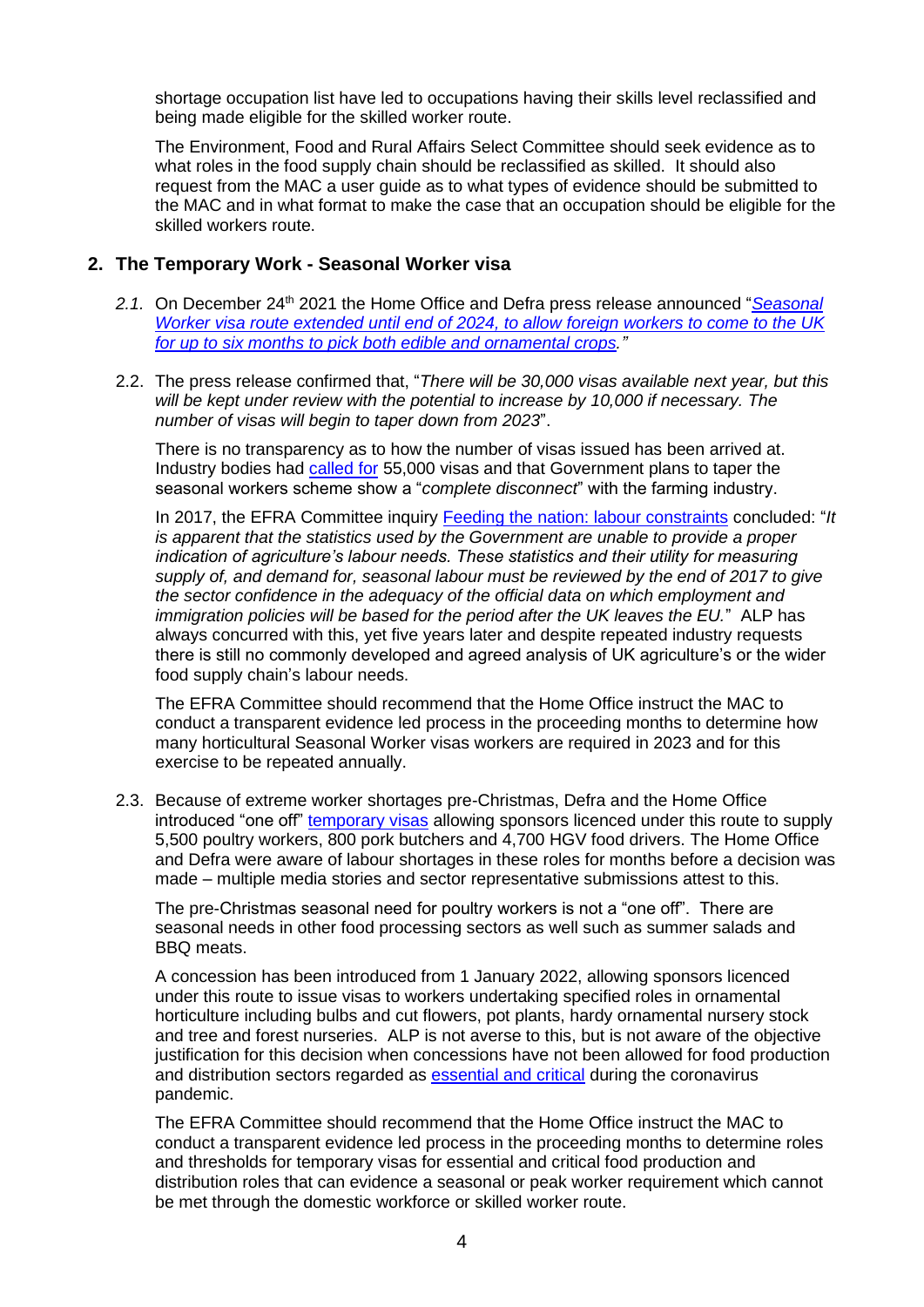2.4. ALP presented the case in its previous [written response](file:///C:/Users/David%20Camp/Downloads/EFRA-Inquiry-Labour-Shortages-in-the-Food-and-Farming-Sector-ALP-evidence-October-2021.pdf) as to why eligibility to be a Temporary Seasonal Worker sponsor should remain restricted to GLAA licence holders. This remains the case.

There are only four GLAA licensed labour provider companies that were appointed by Defra and the Home Office through an [open tender](https://www.gov.uk/government/publications/seasonal-workers-pilot-request-for-information/seasonal-workers-pilot-request-for-information) process to source and supply temporary seasonal edible horticultural workers through the Temporary Work - Seasonal Worker visa route.

During the tender process the scope of the visas did not extend to poultry workers, pork butchers, HGV food drivers or roles in ornamental horticulture which have subsequently been added.

Holding this sponsor licence presents a competitive advantage compared to other GLAA licensed labour providers. Only these four businesses are able to recruit workers globally for these roles. All other businesses can only recruit from the domestic workforce and from those workers with EU pre/settled status.

Defra has confirmed that there will be a further open tender opportunity to apply to be a scheme operator and is looking at optimum numbers of operators and RFIs. ALP seeks an early determination on the detail of this tender.

The EFRA Committee should recommend that Defra and the Home Office seek input from the Competition and Markets Authority and publish an impact assessment on fair competition between labour providers in this market prior to the forthcoming tender. Defra and the Home Office should ensure that fair market competition applies within the Seasonal Workers route and that the Competition and Markets Authority would not regard the arrangements in place as a ['market problem'](https://alliancehr-my.sharepoint.com/personal/david_alliancehr_co_uk/Documents/Alliance%20Documents/Clients/ALP/ALP%20Communication/ALP%20Consultation/the%20Competition%20and%20Markets%20Authority).

2.5. A number of the scheme rules contained within Workers and Temporary Workers: [guidance for sponsors -Sponsor a Seasonal Worker](https://www.gov.uk/government/publications/workers-and-temporary-workers-guidance-for-sponsors-sponsor-a-seasonal-worker) go beyond UK employment, are nebulous and their legal status is not clearly made.

The December 24<sup>th</sup> [press release](https://www.gov.uk/government/news/industry-given-certainty-around-seasonal-workers-but-told-to-focus-on-domestic-workforce) says: *'Changes to the route, which has run since 2019, will force companies to pay those using the route a minimum salary to discourage poor conditions.'* There has yet to be further detail published upon this.

The EFRA Committee should recommend that Defra and the Home Office collaborate with key industry representative bodies and other stakeholders to better define the scheme rules.

2.6. This Seasonal Worker route should have worker welfare and good work practices at its core with protection of workers designed into the Scheme rules.

After a two year wait, a joint Home Office and Defra review of the performance of the pilot [Seasonal workers pilot review 2019](https://www.gov.uk/government/publications/seasonal-workers-pilot-review/seasonal-workers-pilot-review-2019) was issued on December  $24<sup>th</sup>$  2021. The report is sparse but states that, "*alleged welfare issues identified are unacceptable*". Findings include that: *"22% of respondents alleged they were not treated fairly by farm managers", "responses reported racism, discrimination, or mistreatment by managers", "15% said their accommodation was neither safe, comfortable, hygienic nor warm and 10% said their accommodation had no bathroom, no running water, and no kitchen."*

Other reports with regards to worker welfare within the Seasonal Worker route that have been issued include:

- FLEX 2021 report [Assessment of the Risks of Human Trafficking for Forced](https://labourexploitation.org/publications/assessment-risks-human-trafficking-forced-labour-uk-seasonal-workers-pilot#overlay-context=publications/assessment-risks-human-trafficking-forced-labour-uk-seasonal-workers-pilot)  [Labour on the UK Seasonal Workers Pilot.](https://labourexploitation.org/publications/assessment-risks-human-trafficking-forced-labour-uk-seasonal-workers-pilot#overlay-context=publications/assessment-risks-human-trafficking-forced-labour-uk-seasonal-workers-pilot)
- [FLEX's response](https://labourexploitation.org/publications/flex-response-government%E2%80%99s-review-first-year-seasonal-workers-pilot) to the Government's review of the 2019 Seasonal Workers Pilot
- Multi-Stakeholder Working Group [Seasonal Workers' Scheme -](https://labourproviders.org.uk/wp-content/uploads/2020/07/Seasonal-Workers-Scheme-MSWG-Recommendations-June-2020.pdf) [Recommendations for future scheme design -](https://labourproviders.org.uk/wp-content/uploads/2020/07/Seasonal-Workers-Scheme-MSWG-Recommendations-June-2020.pdf) June 2020 and January 2022 draft "Seasonal Workers Scheme Good Practice Guide"